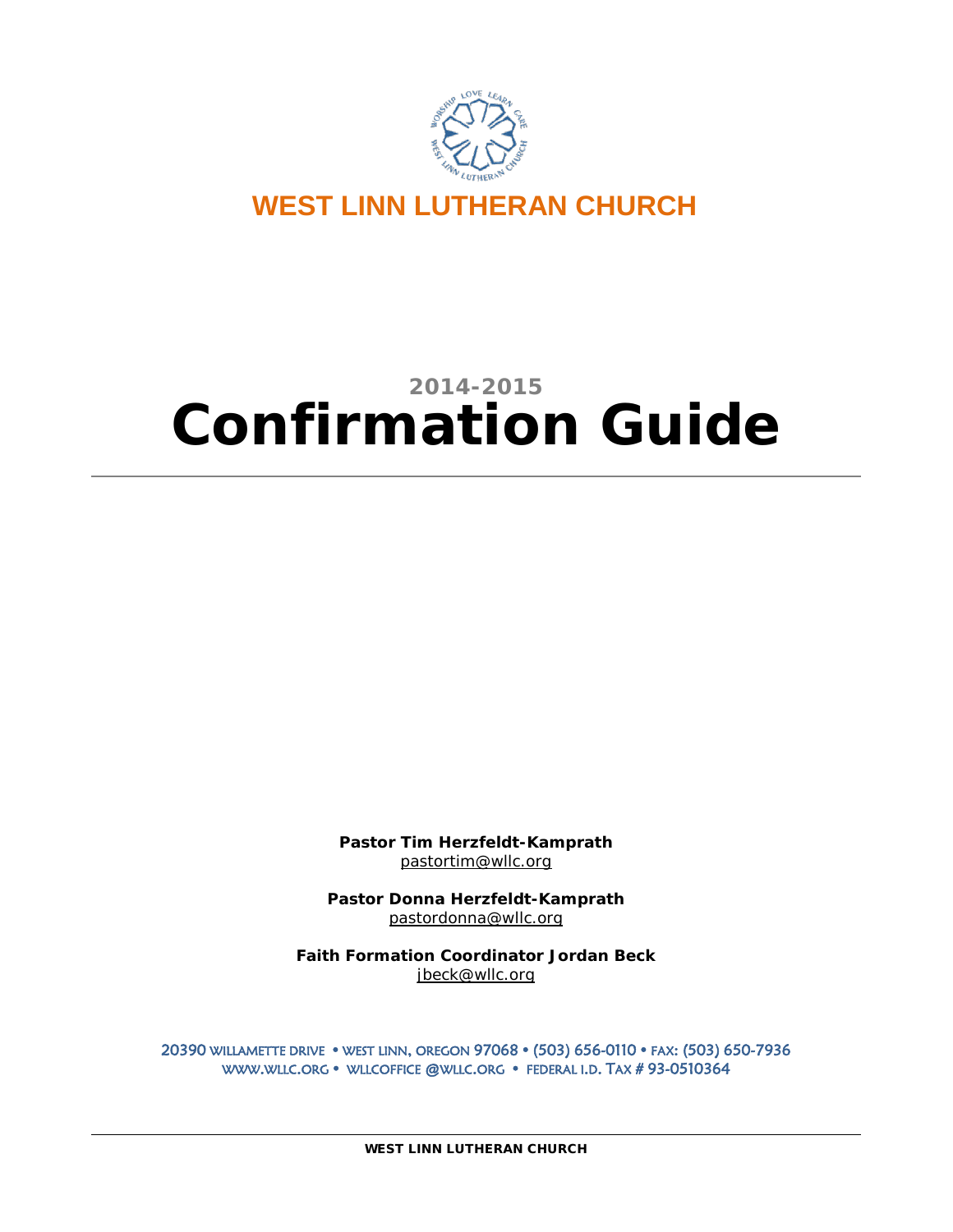# **Table of Contents**

# **What is Confirmation? 1**

- Does My Child Have To Be Confirmed? 1
- What if My Child isn't baptized? 1
- What steps lead to a person getting confirmed? 2
- What is the confirmation process at West Linn Lutheran? 2
- What does a Sunday Night look like? 2

# **Parents & Guardians: True Teachers 3**

- What you can expect from us 3
- What we expect from you 4

# **Putting It Together: All Things Confirmation 5**

- Confirmation camp 5
- Confirmation retreats 5
- Study 6
- Service 7
- Faith Statements 8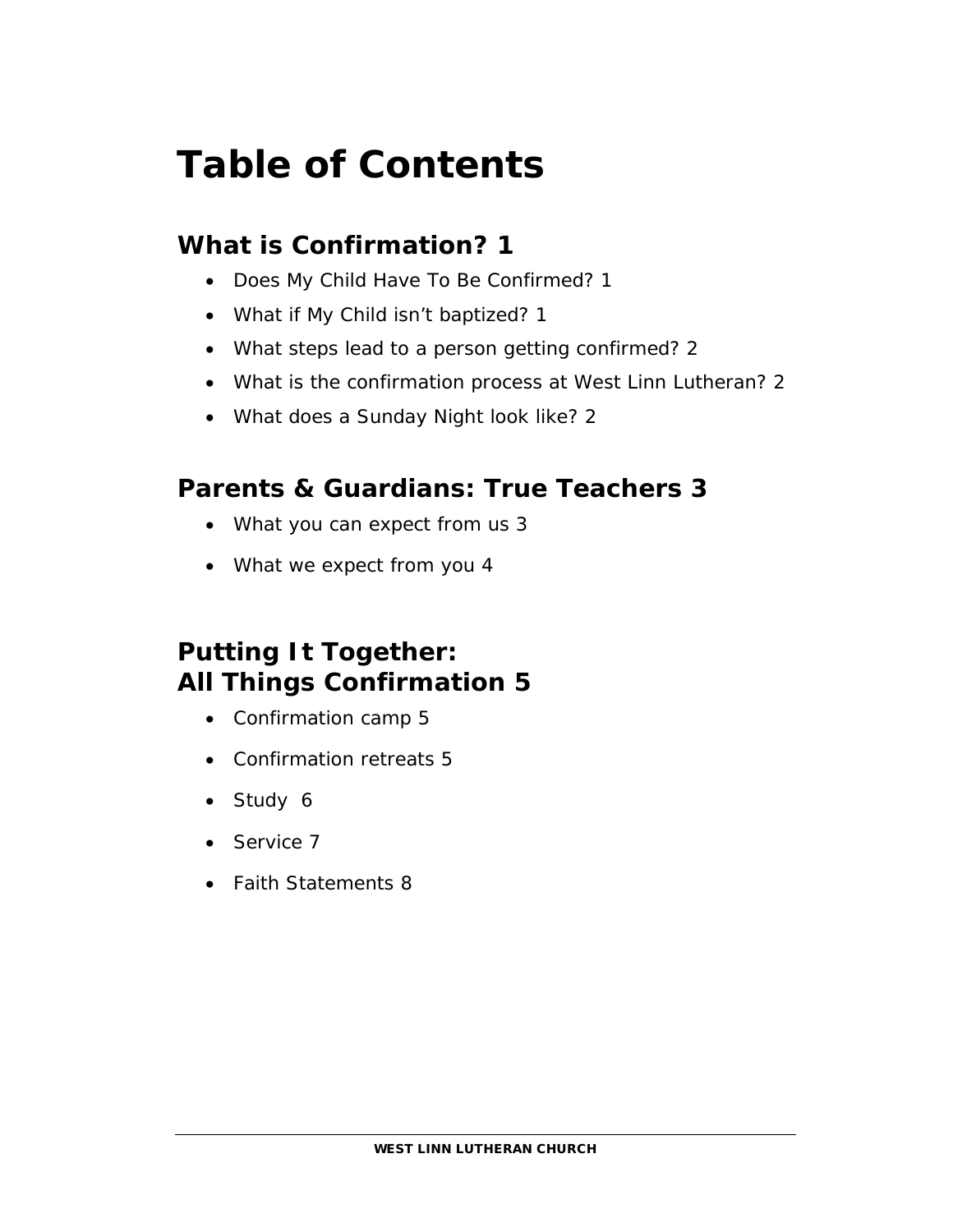## **AFFIRMATION OF BAPTISM**

# **What is Confirmation?**

## Confirmation is a human-made practice or "rite" in which a person publicly confirms (or "professes") his/her faith in Jesus.

The Lutheran Church baptizes people at any age because we believe that God's Holy Spirit gives faith to all, even to infants. Confirmation is an opportunity for a person to learn about the Christian faith and tradition in order that they might stand up on their own and publicly affirm that faith. They are "confirming" the gift that they receive in Baptism.

### **What If My Child Isn't Baptized**

Confirmation itself is an exploration of God's gift of grace in baptism and will help you as a parent to discuss the opportunity for your youth to be baptized. You can make a decision together and arrange for baptism with our pastors.



#### **Does My Child Have To Be Confirmed?**

While confirmation is not required in the Bible, it is an important part of our faith development as Lutheran Christians. This stepping stone brings a central focus to God's **grace**: a focus not on anything that we do to deserve God's love, but a focus on what God has done for the whole world through Jesus. The confirmation process creates opportunities for folks to engage with the truly revolutionary message of the Gospel. We want our youth to explore, wrestle, and struggle with their gift of baptism.

Youth are inundated with messages about Christianity in our culture, many of which have nothing to do with grace, love, or compassion. Confirmation is a wonderful way to give youth good information and experience about what it means to live the Christian life.

So, in short no your child doesn't have to be confirmed, but the opportunities afforded by such a process are great.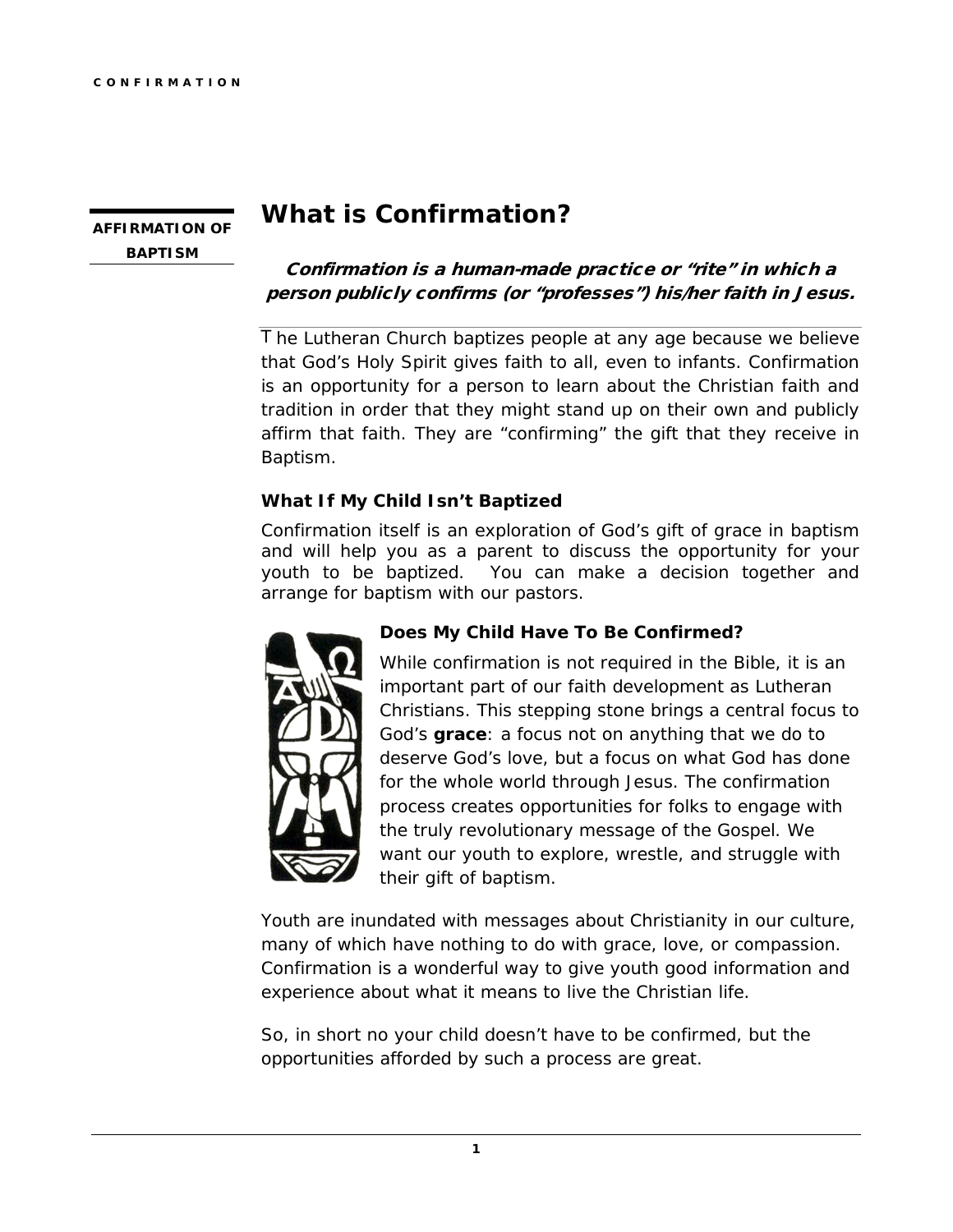## **What Steps Lead to a Person Getting Confirmed?**

A person becomes confirmed by:

- 1. Committing (along with parents or guardians) to the confirmation process of WLLC.
- 2. Studying and learning about Scripture and a grace-based approach to Christian teaching with peers, teachers and members of the congregation. Making a public statement of faith.

#### **What is the Confirmation Process at WLLC?**

The Sunday night youth gathering is at the heart of our youth ministry program. All youth in grades 6 through 12 meet on Sunday nights during the school year from 4:30 pm to 6:30 pm.

THE CONFIRMATION PROCESS TAKES THREE YEARS TO COMPLETE.

We spend time together with games, music, snacks, services projects and prayer. We have small group break-out time to meet in various age levels for Bible study and sharing opportunities.

In addition, youth work on service projects, study at home, engage in conversation and discussion outside of church, sing songs, travel to camp, attend retreats, and participate in worship and the total life of the congregation.

In the fall of their freshman year of high school young people make a public statement of faith. The next day at worship they are blessed and confirmed by the congregation, friends, family, and we celebrate this stepping stone of faith! They now participate as confirmed members of the congregation.

#### **What does a Sunday night look like?**

| • Welcome, hang out, brief activity as a large group             |
|------------------------------------------------------------------|
|                                                                  |
| 4:45 - 6:15 Small Groups                                         |
| • A time for study, discussions, spiritual explorations, service |
| project preparations, fellowship, etc.                           |

**6:15 - 6:30 Snacks and Closing**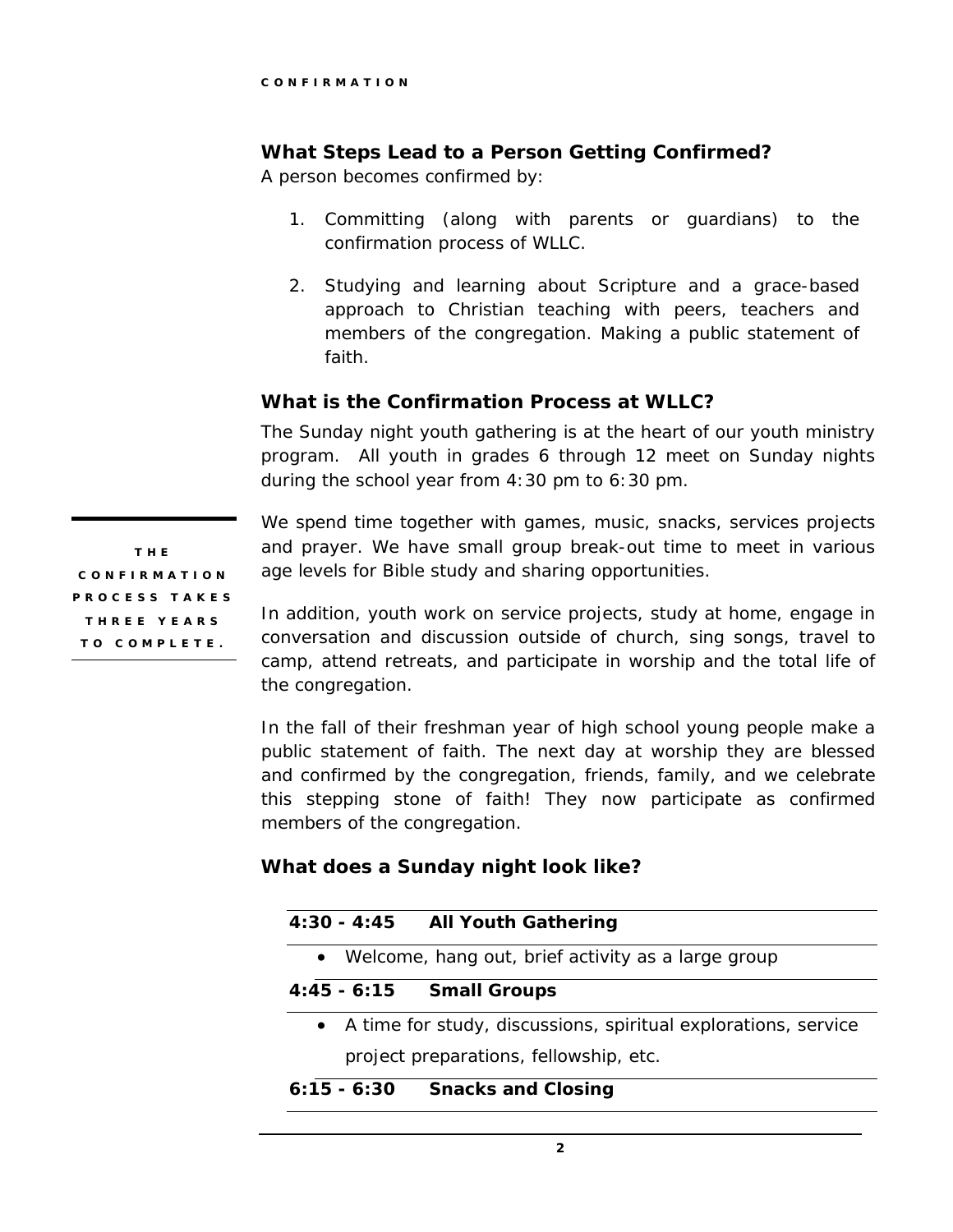Students in grades 6-8 cover the entirety of the Bible using a wonderful graphic novel called *Manna and Mercy,* and explore the six parts of Luther's Small Catechism. Class format combines games, activities, group discussions, Bible study, and memory work to introduce students to the materials. This is to supplement what parents are already teaching at home. Middle school youth and their parents are engaged in this **confirmation process for THREE YEARS plus the fall of their freshman year**.

# **Parents & Guardians: True Teachers**

WLLC firmly believes that parents are the primary faith teachers. Our responsibility as the church is to support you as you raise your children. Faith is not taught so much as it is "caught", and this requires time and mindfulness for all involved.

We will encourage you as parents to engage your student in a lively discussion and prayer time soon after each session. This is an opportunity for you and your student to engage in discussion about faith and spirituality

Ultimately, over the course of 3 years, we will see your child(ren) for approximately 288 hours (and that's a liberal estimate). By comparison, the average American teen IN A SINGLE YEAR will spend more than 3000 hours watching television. As parents, you simply have more contact time with your child, and this means that you are in the best position to cultivate and explore questions of spirituality and faith with them. This can feel like an incredible responsibility – but you are not alone! We want to support you and the cohort of parents involved in this important undertaking.

In addition, church staff, teachers, volunteers, and even the pastors don't have all the answers for engaging your child in matters of faith Young folks are discovering who they are, and often ask question, or do things for which we are totally unprepared. However, that is the gift that young people bring to our community: they ask questions, and do things that force us to consider our assumptions and convictions. Young people can be incredible teachers.

Ultimately, we expect that you will be an active part of the confirmation process, because without you, TV will drown out God's persistent call for justice and compassion in the world. Your willingness to listen and to encourage engagement makes all the difference!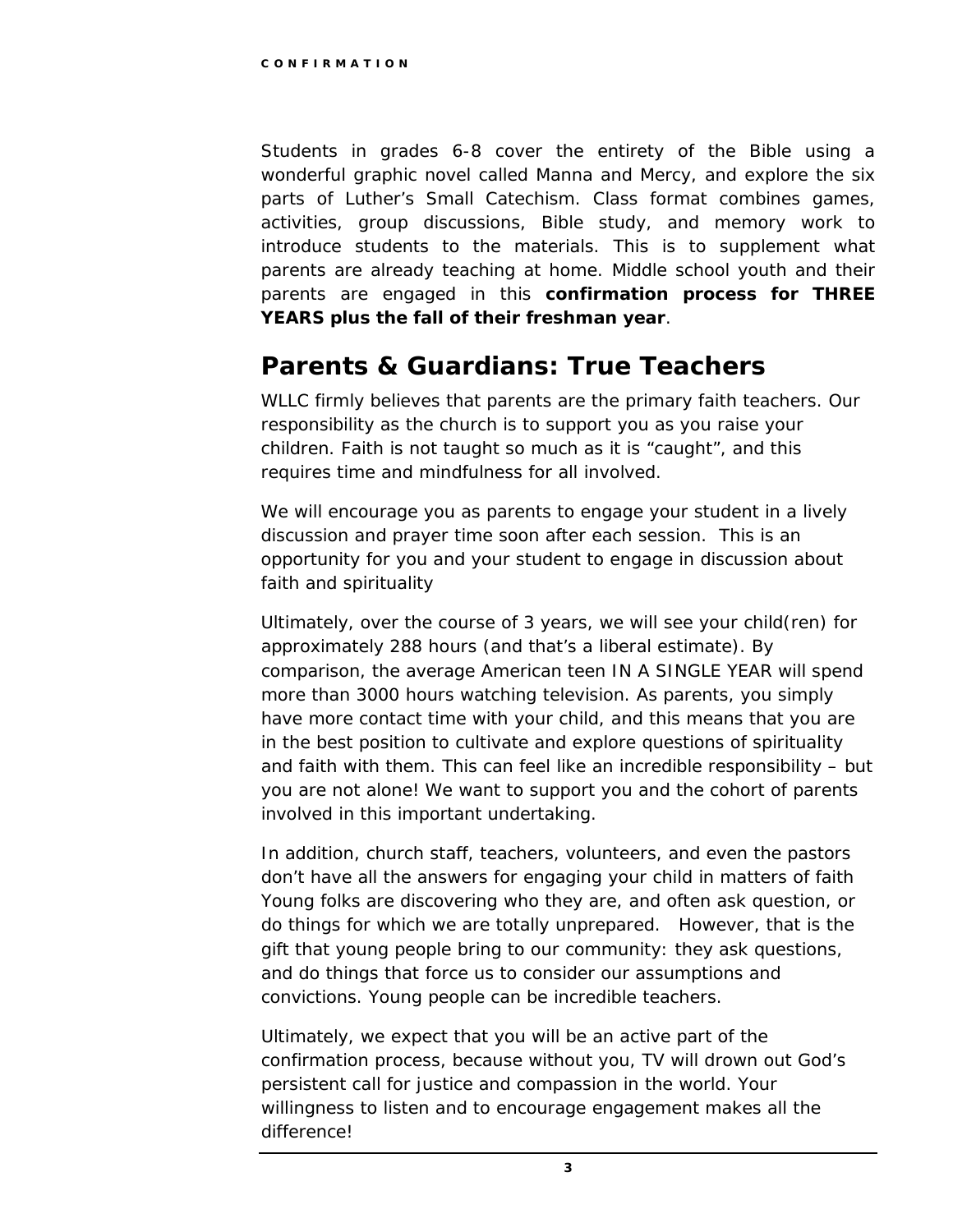

# **Our Partnership with Your Family**

## **What you can expect from us**

- You can count on WLLC leaders to present the biblical narrative in ways that are engaging, honest, relevant, and engaging.
- You can count on us to **keep you informed** of your child's progress and behavior in the group, as well as if your child voices anything that causes us concern.
- You can count on us to **support YOU** as the PARENT! If you make a decision that your child doesn't agree with (and you will!), if we hear about it (and we might!), you can trust that we will support your decision as what is in your child's best interest.
- You can count on us to be there for you! If you ever have questions or concerns about your child's instruction, faith development, or anything else, please contact us so that we can **work together with you** for the best for your child.
- **We will provide clear scheduling and calendars,** and we will do everything in our power to let you know what's going on well in advance of when it actually happens. Attached to this sheet there is a rough calendar. Updates and current calendars will always be available at www.wllc.org under the "Grow" tab.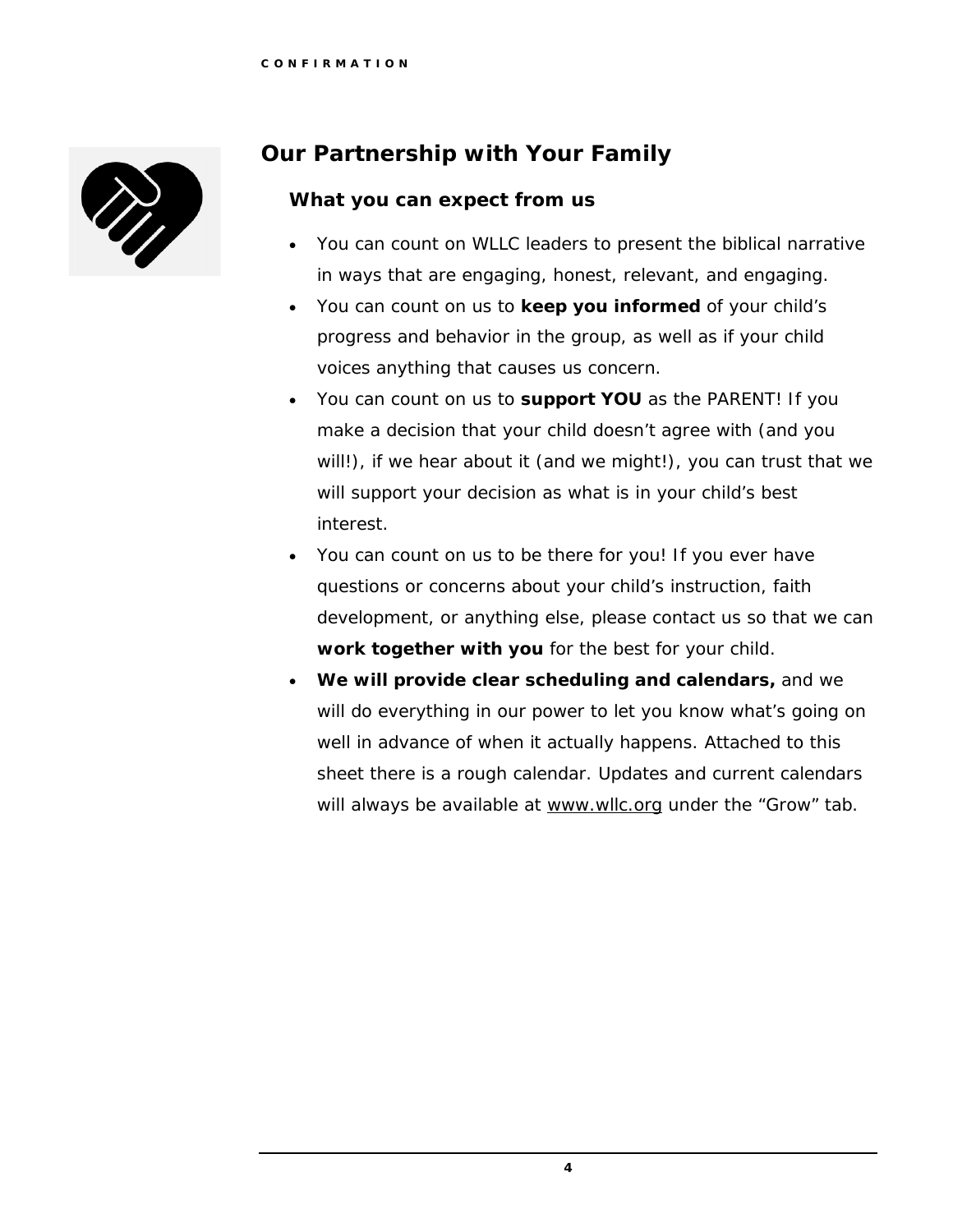

# **Our Partnership with Your Family**

## **What we expect from you**

- We expect that your student will attend each **weekly youth/confirmation activity** scheduled on Sundays, 4:30 pm to 6:30 pm.
- We expect that you will have your child in **weekly worship**, as well as encouraging and aiding him or her in **participating in worship** as a Sunday Servant (lector, usher, greeter, assisting minister).
- We expect that you will be **asking your child about class**, what they are wondering about, as well as learning.
- We expect that you will help your child **be prepared** for class. Some of their work will require them to ask you, or an important adult in their life a question or two.
- We expect that you will **support what we are doing** in the faith formation process.
- We expect that if you have questions, comments, or concerns, you would **contact us directly so we can have a discussion.**
- We expect that you will **check the "Grow" tab at wllc.org** for updates on calendars as well as opportunities to work with your student in their faith formation.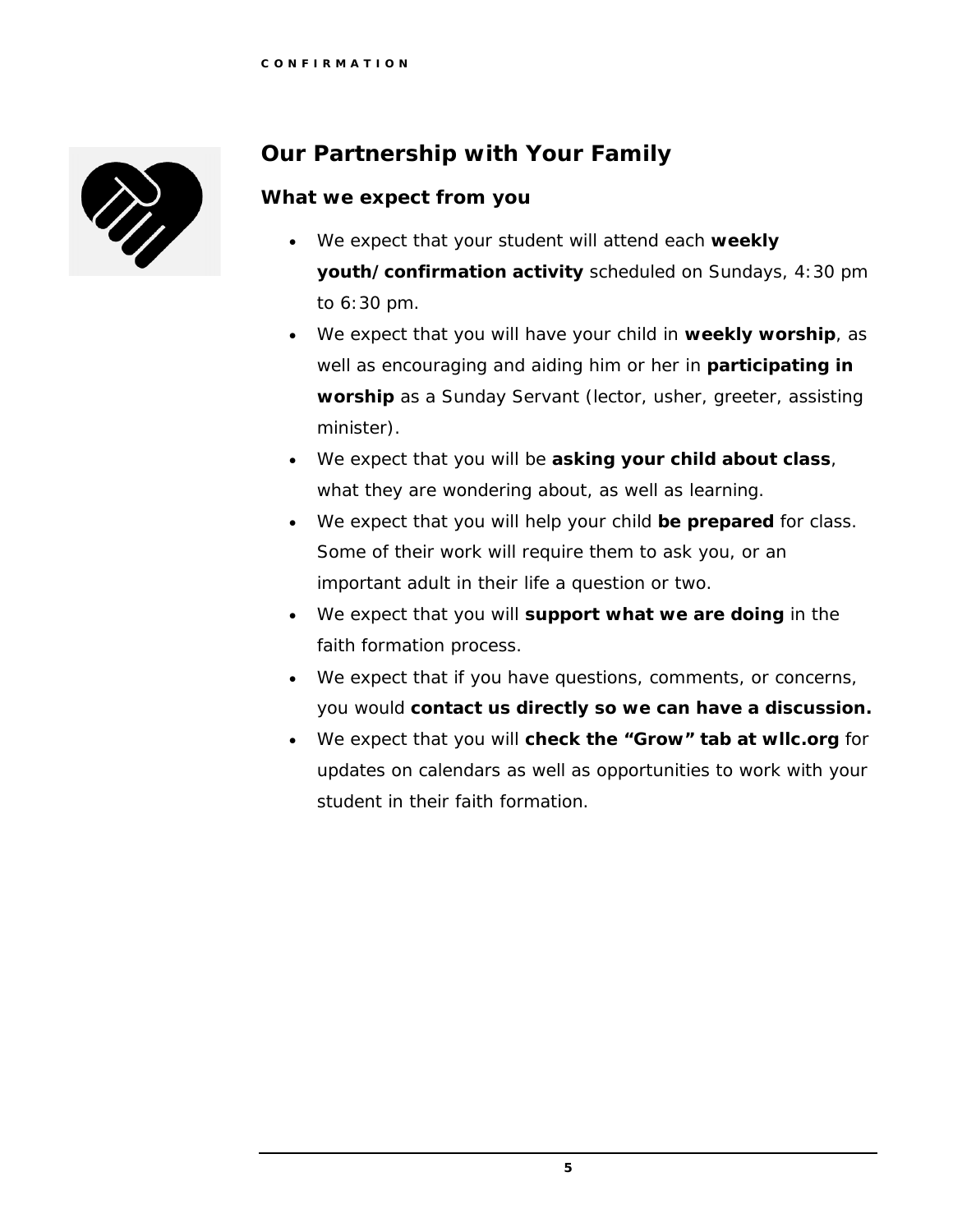**WLLC has a special Pre-Confirmation One Night/One Day Retreat designed for the 9th Grade Student.**

# **Putting It Together: All Things Confirmation**

# **Confirmation Camp**

**What is Confirmation Camp?** Camp is a chance for youth to explore faith and spirituality out of the context of life at home and school.

Every summer confirmation students travel down to rural Cheshire, Oregon (approximately 40 minutes outside of Eugene) to Camp Lutherwood Oregon for an opportunity for dedicated study and fun. Lutherwood provides interesting and dynamic programming (swimming, rock climbing, canoeing, games, hiking, campfires, community building and much more). Youth are expected to attend camp three times.

Registration information about camp will go out to families approximately three months before we intend to go as a confirmation class. We typically go for one week in July. For more information about Camp Lutherwood visit [www.lutherwoodoregon.com](http://www.lutherwoodoregon.com/)

# **Confirmation Retreats**

**What is a retreat?** A retreat is a time to "get away" from our usual activities of life to focus on coming into greater compassion for the world through biblical study, reflection, and community. WLLC has a special pre-confirmation day retreat designed for the 9th grade students in our Confirmation program, typically in the fall.

**What is the retreat format?** Each year, a "brand new" retreat experience is planned, so there is no one set format. Often, but not always, these are overnight experiences. Settings – such as ocean, forest, mountain – have been chosen for the opportunity they provide for students to get fresh reflections on their relationship with God. The purpose of the retreat is to stir their spiritual imagination and give them time to begin to write their faith statement.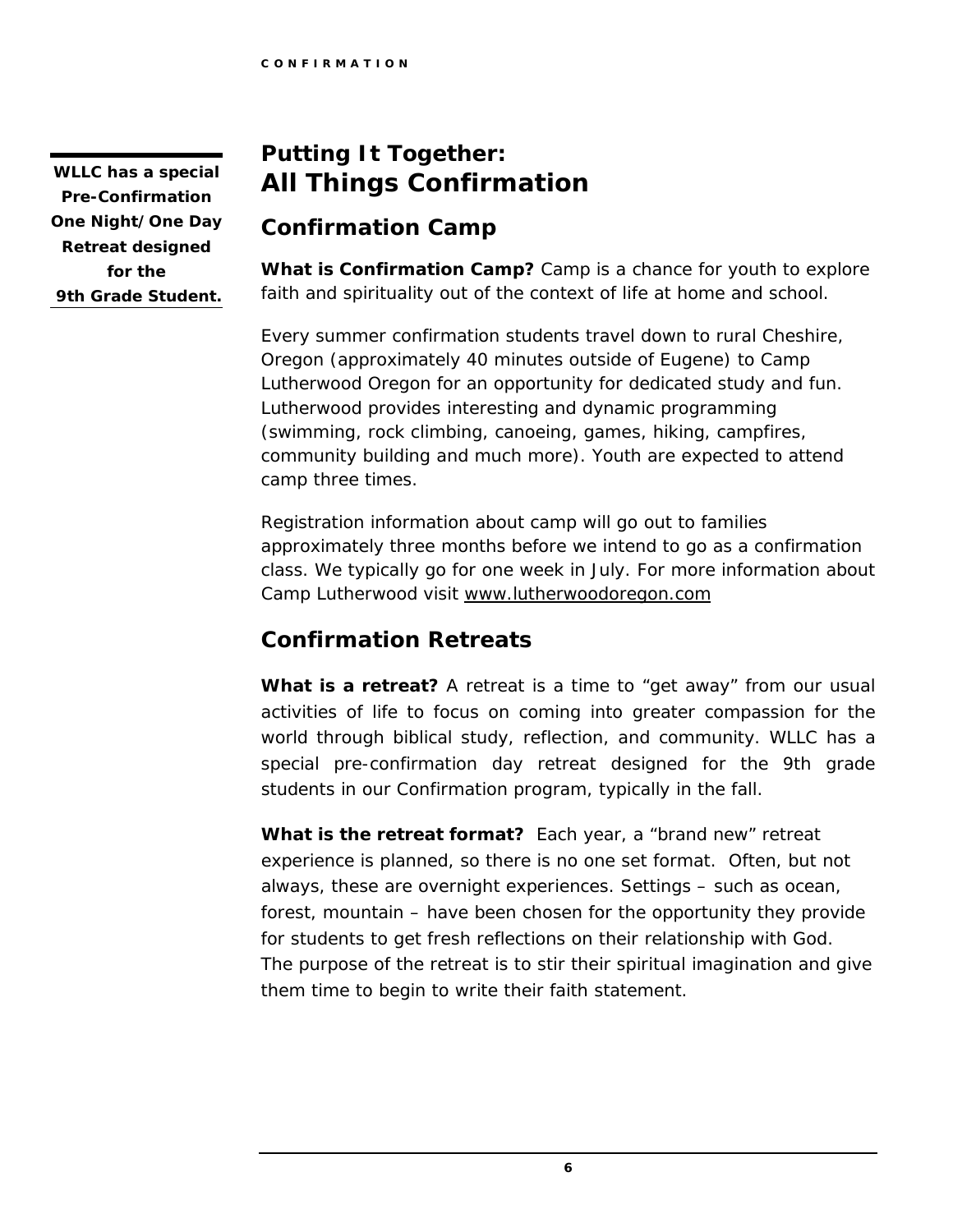**Why do we do confirmation retreats and camp?** There are several great reasons for offsite learning. First of all, some material is simply better covered through an extended period of time and through experiences. For example, it is one thing to talk about being part of the Body of Christ; it is another thing entirely to give students opportunities to depend upon each other and work together.

Secondly, the retreats and camp offer a unique time for students to build relationships with others not in their group, as well as having a more casual experience with their pastors and other adults such as parents or church staff.

Understanding the challenging economic times, we attempt to offer the retreats for as little cost as possible, and there is financial assistance available for both camp and retreats if that is an issue for your family.

#### **What we expect from you**

1. Parents need to insure that their student(s) attend the ENTIRE retreat, or the entire week of confirmation camp.

2. We recognize that parents are the ones primarily responsible for the Christian Education of their children. Therefore, as part of the program, we may ask parents to participate in the retreat in a variety of different roles, such as small group leaders, chaperones, drivers or cooks.

**What if my child cannot attend camp or a retreat?** Because this is part of the Confirmation process, we urge parents to make it a priority for your child. Nonetheless, we understand that there may be times when a child simply cannot attend due to illness or mitigating circumstances. Please keep the pastor or staff informed of your situation.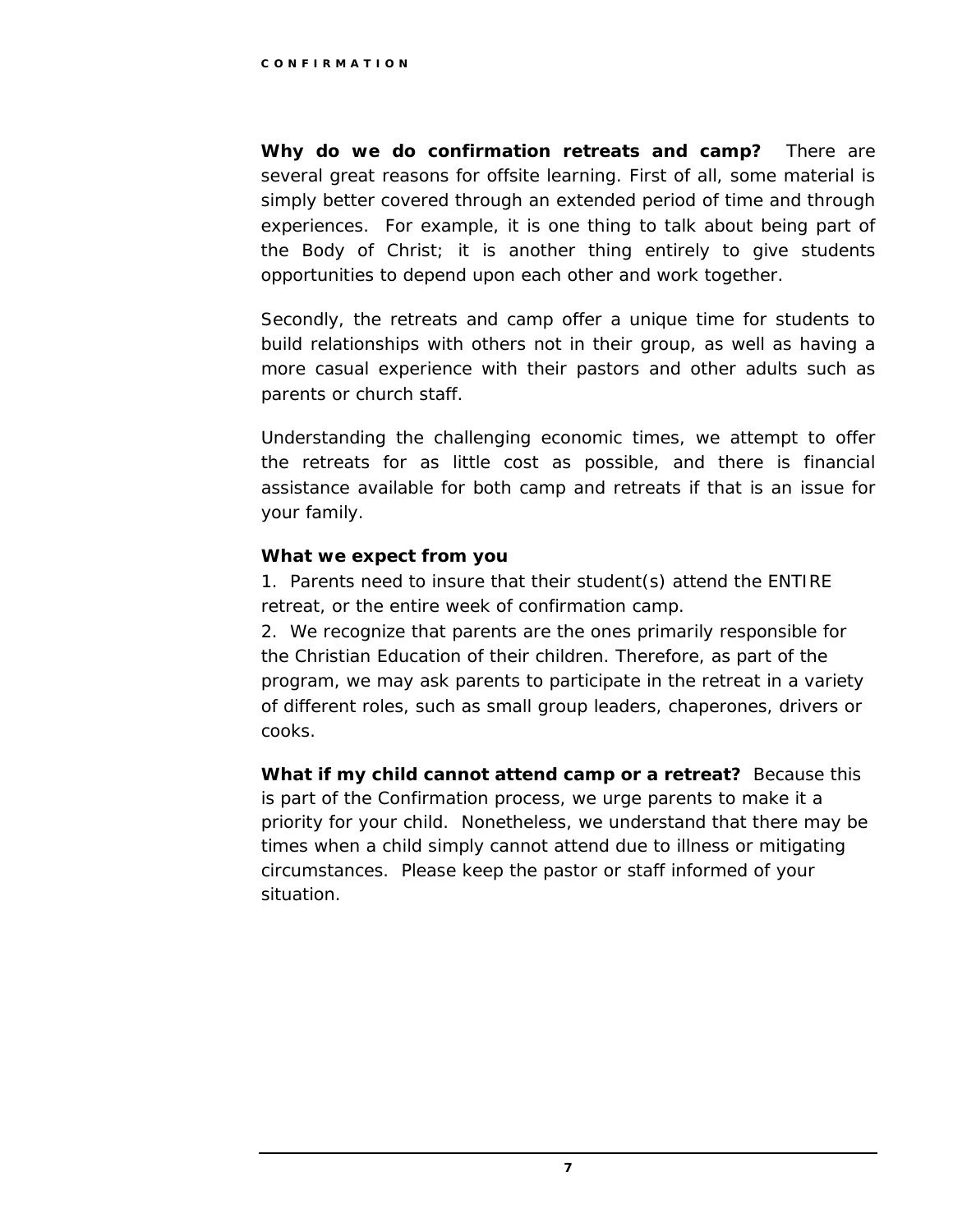# **Study: Manna and Mercy**

This year Confirmation students will engage with *Manna and Mercy: A Brief History of God's Unfolding Promise to Mend the Entire Universe* 



#### **What is it?**

**Manna and Mercy is a 100-page handprinted paraphrase of the Bible,** from Genesis to Revelation -- a graphic novel of sorts, written with imagination, clarity, humor, and cartoons. Built around the twin themes of

food sharing and forgiveness, it helps us to look at scripture with new eyes and rediscover how God's Word is a means of life and grace rather than destruction and death.

### **What should I expect?**

Every week or two your child will have a project or discussion time with you they must complete before the next week's class. This will include a chapter of reading and a single sheet of questions to respond to. The sheet includes a question that must be asked of an adult. A complete schedule of the assignments and due dates is attached to this document.

#### **What materials do youth need?**

- The church will provide a copy of *Manna and Mercy.* Parents are encouraged to purchase their own copy and study along (copies are only nine dollars and can be purchased at [www.mannaandmercy.org\)](http://www.mannaandmercy.org/). There may be a parent study group offered during the 4:30 pm-6:30 pm Sunday session; watch your email for news on this option.
- Make sure that each  $4:30$  pm to  $6:30$  pm session your youth brings:
	- o A three-ring binder, a pencil, a highlighter,
	- o and a copy of an NRSV Bible,
	- o and their copy of *Manna and Mercy*.

#### **How should my youth turn this work in?**

All the work is available for the youth to do on paper or online. Visit [www.wllc.org/middle-school-confirmation.html](http://www.wllc.org/middle-school-confirmation.html) for more information on how to do work online. Paper copies of the following week's assignment will be available on Sundays at 4:30 pm-6:30 pm.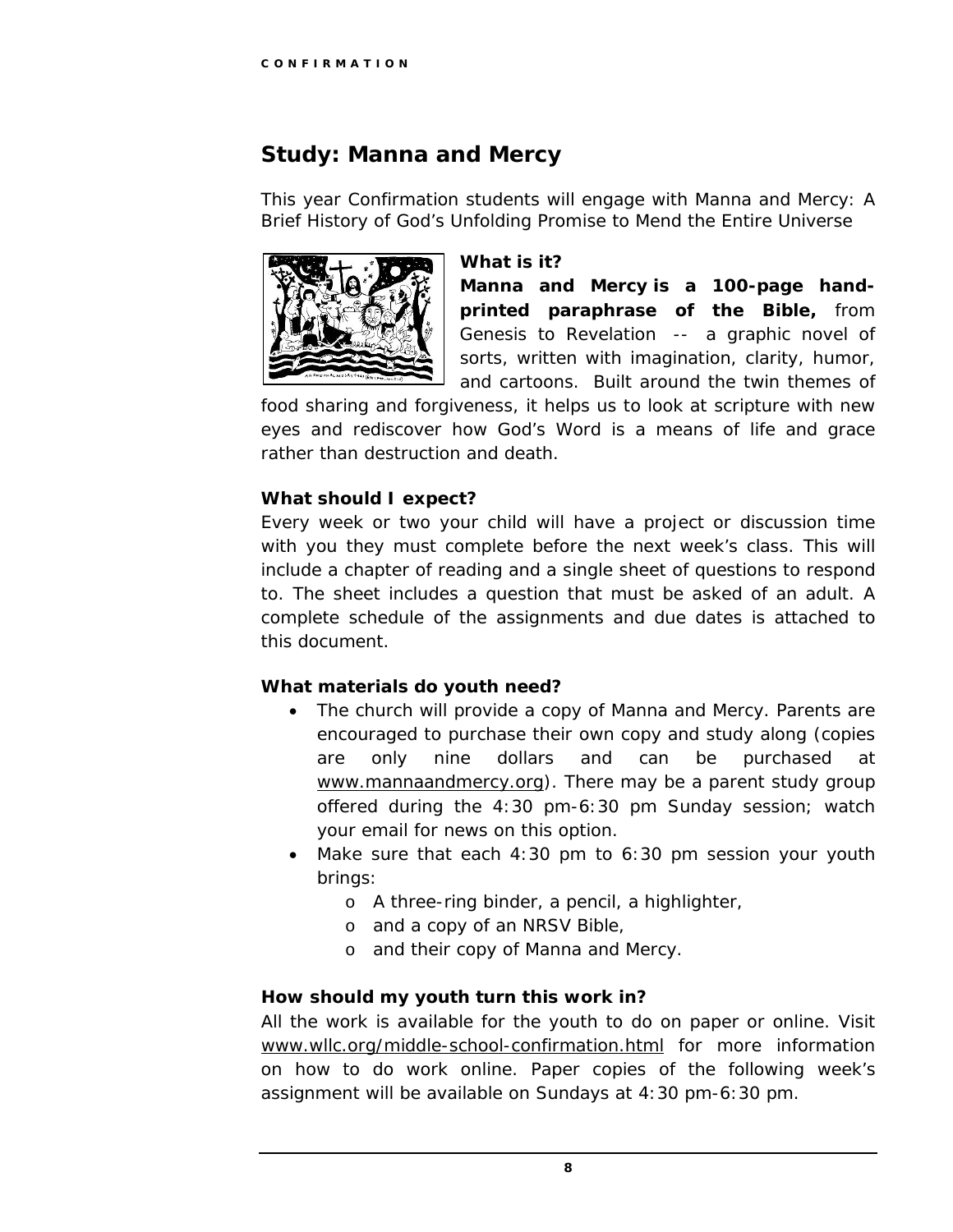## **Service**

Serving is a powerful way to learn about how and why we do what we do as Christians. Confirmands have approximately one **service project** a month. Details will be provided closer to these projects. Servant projects are arranged by Jordan Beck. You can call him at 503-313-0853 for more information. Participation in servant projects is an expectation for confirmation.

We encourage families and sponsors to try and be part of at least one service project with their student. It is a great learning lesson, and kids also need to see their parents and other role models serving, too.

### **Day Camp Service**

Each summer confirmands are expected to be a volunteer counselor at Day Camp, a one-week program which provides a safe, fun, summer space for elementary school students to learn about faith and spirituality. Middle school youth are trained to serve as group guides, and they work in leadership teams with high school youth and adults.

## **Good Friday & Christmas Worship**

Every year the youth help produce two liturgies: one of West Linn's four Christmas services, as well as the Good Friday Liturgy during Holy Week (the week before Easter). Confirmands assist with the creation and presentation of these services, which can include drama, music, readings, serving Holy Communion, and ushering.

## **Confirmation Banquet**

Grades 6-8 will be asked, along with their parents, to help setup, serve and cleanup the confirmation banquet for the  $9<sup>th</sup>$  graders and their families. Typically, this happens on the first Saturday in November